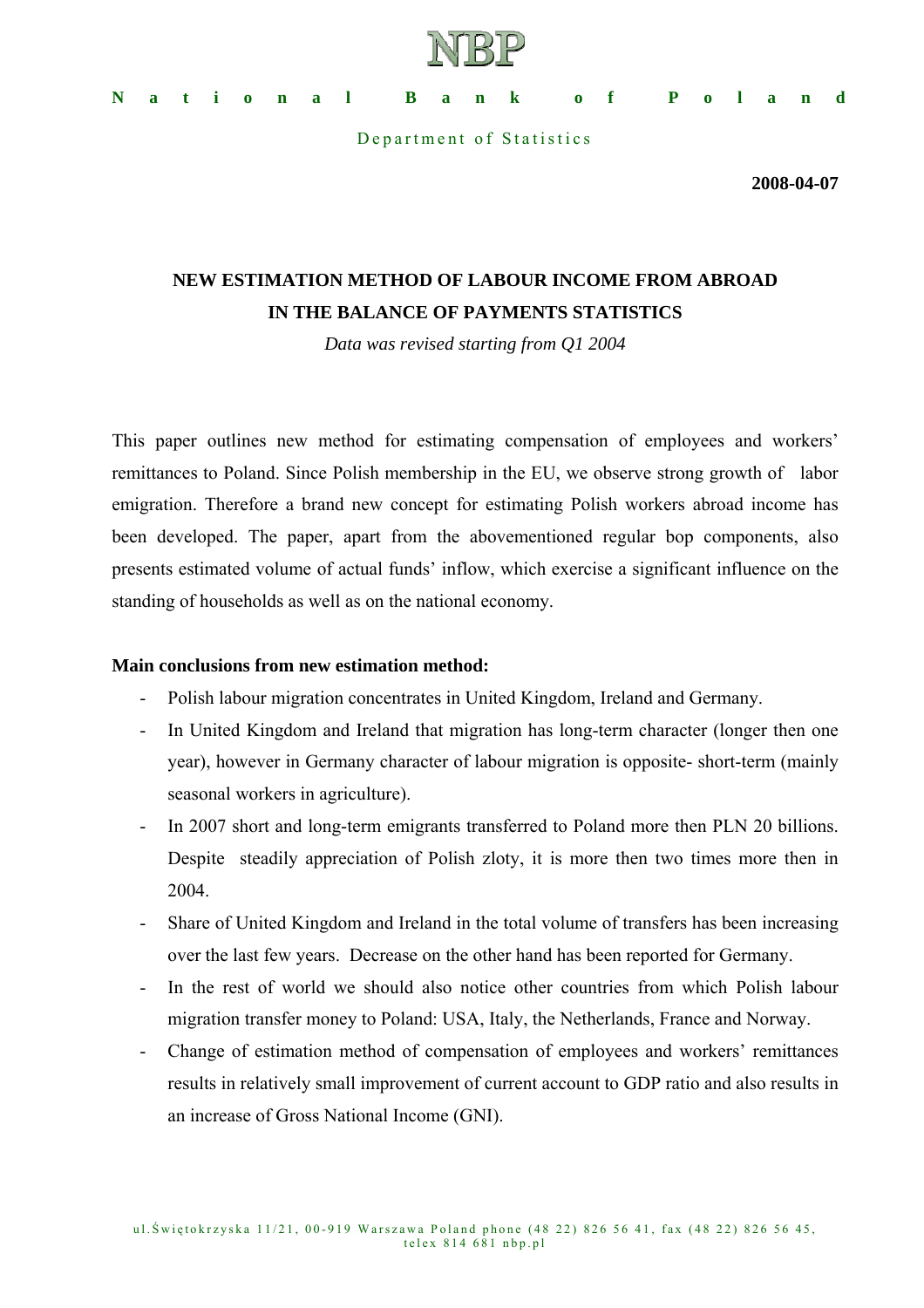

## **FUNDS TRANSFERRED TO POLAND**

From balance of payments data there is no possibility to find directly amount of the funds transferred. However that amount has fundamental implication for perception of households finance, because it improves theirs disposal income. Therefore NBP estimated that funds. In 2007 over PLN 20 billion has been transferred to Poland by Poles working abroad. These amounts doubled during the past two years.

**Table 1. Transfers to Poland against Polish workers earnings abroad (in PLN million).** 

|                                                | 2004          | 2005                                           | 2006        | 2007 |
|------------------------------------------------|---------------|------------------------------------------------|-------------|------|
| Funds<br><sup>≀</sup> to Poland<br>transferred | 496<br>$\sim$ | $\sim$<br>$\overline{\phantom{a}}$<br>ےںں<br>. | 550<br>ບບວ≀ | 74   |

In period 2004 – 2007 the fastest increase has been observed in transfers from Ireland and United Kingdom. In 2007 transfers from those countries were the biggest and amounted to 5 and 4.6 PLN billions respectively. Third most important state in that regard was Germany, which has lost the leadership position from back in 2005. In 2007 PLN 3.9 billions was transferred from Germany to Poland.



**Chart 1. Geographical breakdown of transfers to Poland (in PLN million).** 

United States also proved significant source of money transfers to Poland. However its share in the total volume of transfers has been decreasing over the last few years. Increase on the other hand has been reported for European states such as: Italy, the Netherlands, France and Norway.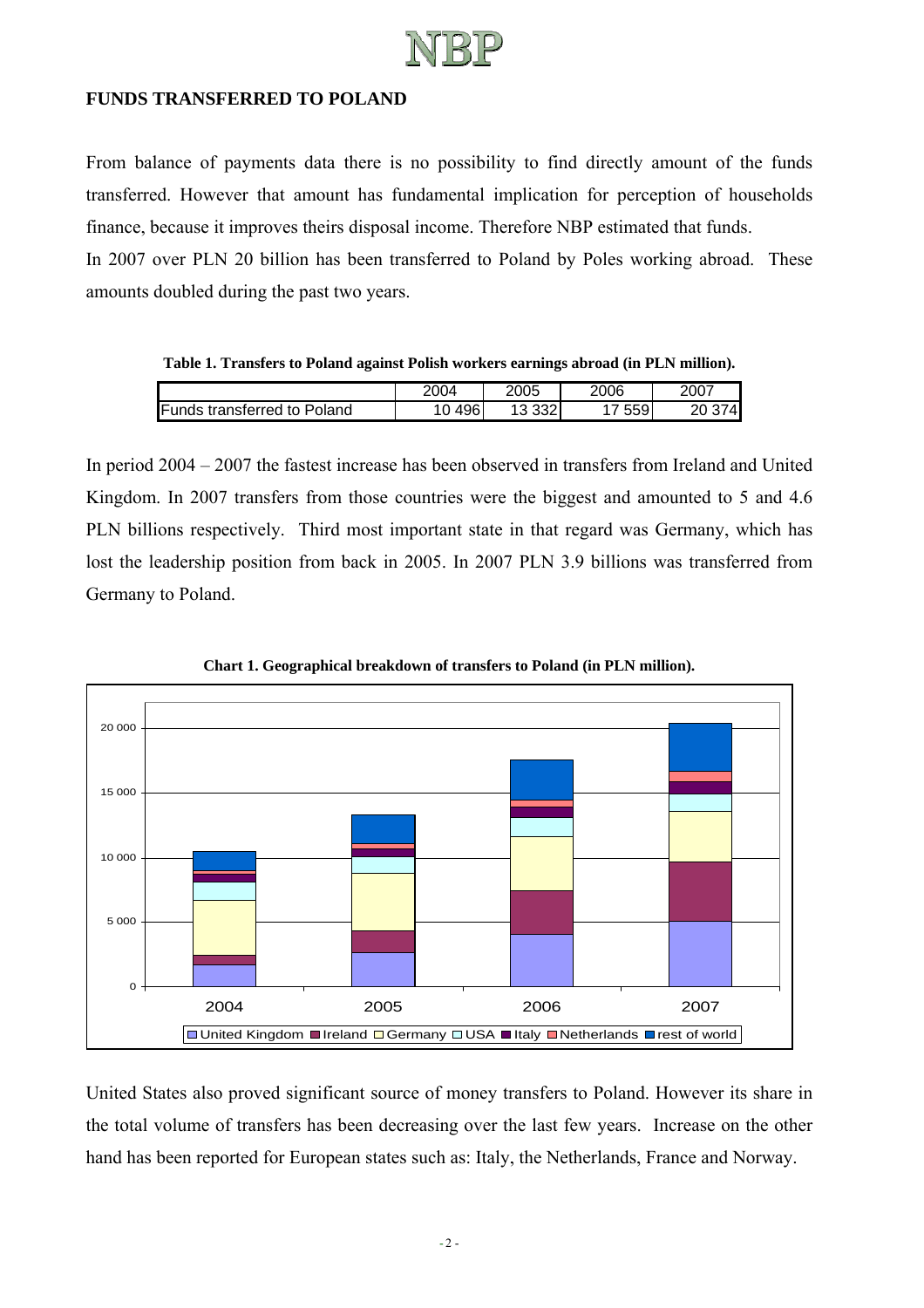

# **ANALYSIS OF REVISIONS IN BOP DATA**

In the balance of payments statistics there are basically two items provided for the income earned abroad: compensation of employees (part of income component) and workers' remittances (part of current transfers). First from these categories, compensation of employees, includes whole earnings of short-term (less then one year) Polish workers abroad. Workers' remittances includes only that part of earnings which was really transferred to Poland by long-term workers (those persons who work abroad for more than one year), who has centre of economic interest in the host economy.

The table below captures comparison of data published so far and data estimated with the application of new method.

|                                  | 2004    | 2005   | 2006    | 2007    |  |  |
|----------------------------------|---------|--------|---------|---------|--|--|
| <b>Compensation of employees</b> |         |        |         |         |  |  |
| New estimation                   | 13 110  | 15 127 | 17 130  | 17 506  |  |  |
| Data published                   | 1 300   | 1443   | -777    | 2 1 5 3 |  |  |
| <b>Workers' remittances</b>      |         |        |         |         |  |  |
| New estimation                   | 4 0 7 4 | 5911   | 9 1 3 9 | 11 776  |  |  |
| Data published                   | 8400    | 10058  | 679     | 13 304  |  |  |

**Table 2. Compensation of employees and workers' remittances (in PLN million) .** 

Estimations show, that in 2007 compensation of Polish employees working abroad amounted to PLN 17.5 billion. The above result is significantly higher when compared with the published data (over PLN 15 billion). Workers' remittances on the other hand, have decreased when compared with data published. It is result of movement of part funds included in workers' remittances to compensation of employees. That funds concern Polish workers in Germany. Significant adjustments of compensation of employees and workers' remittances influence changes in the current account balance  $<sup>1</sup>$  and consequently its ratio to the GDP.</sup>

|                           | 2004      | 2005      | 2006    | 2007     |
|---------------------------|-----------|-----------|---------|----------|
| Idata published           | -39 781   | $-15,488$ | -34 185 | $-50332$ |
| Idata with new estimation | $-37533$  | $-12014$  | -28 310 | -43 437  |
| <b>Idiffrence</b>         | 2 2 4 8 1 | 3474      | 58751   | 6895     |

**Table 3. Current account balance – estimations vs. published data (in PLN million) .** 

As a result of new estimation method ratio of the current account to GDP improve 0,6 percentage point in 2007 (from minus 4,7% before to minus 3,7% after adjustment).

<sup>&</sup>lt;sup>1</sup> There are four essential factors contributing to the current account adjustments. On the side of credits (positive adjustment) those are compensation of employees and workers' remittances. On the side of debits (negative adjustment) those are private transfers (taxes paid by temporary workers for the benefit of other states) and travel (accommodation expenditure by temporary workers).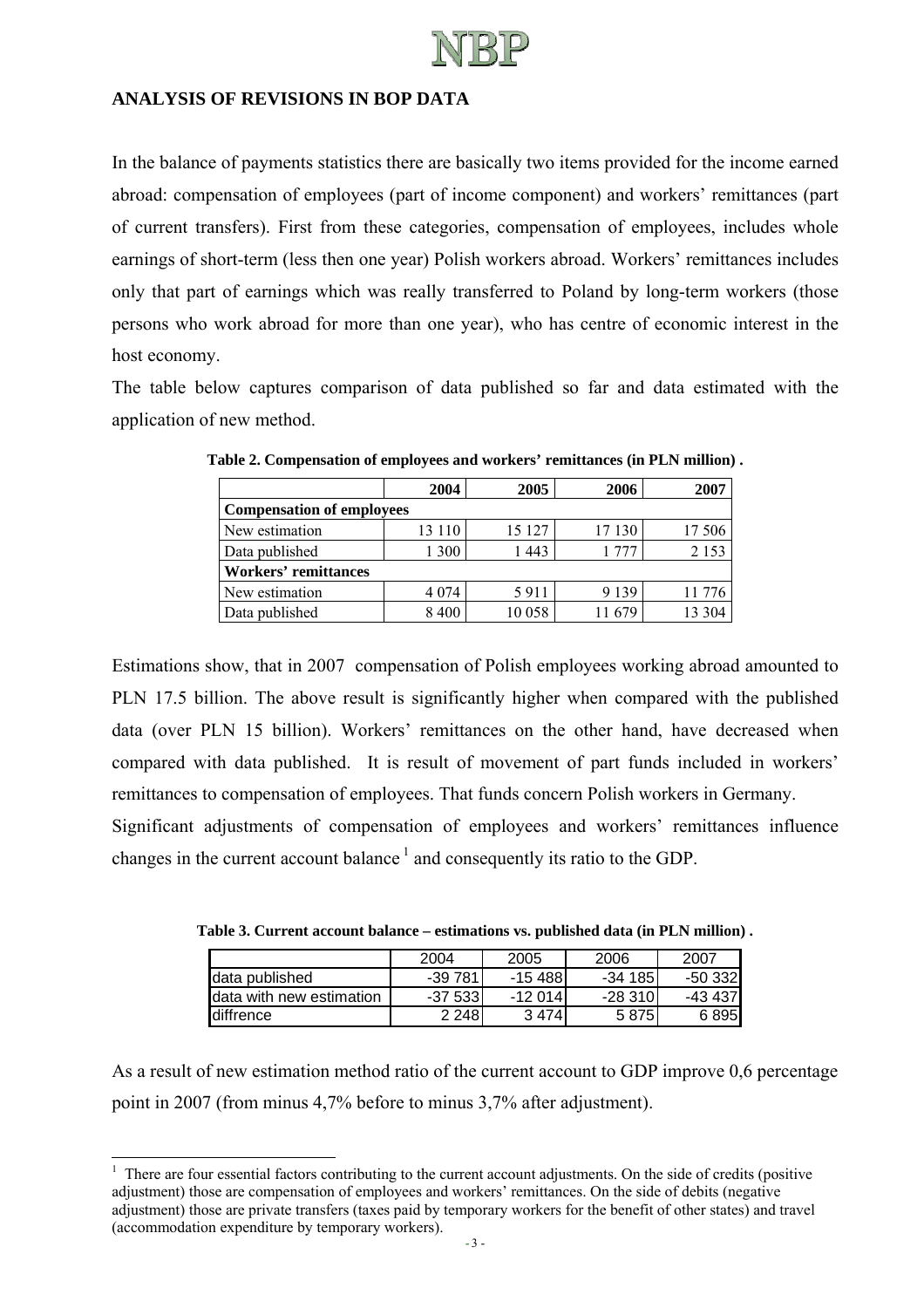

**Chart 2. Current account to GDP – estimations vs. published data (%).** 



New estimation method of compensation of employees improves also income amount in BoP what has a positive impact on the Gross National Income .

**Compensation of employees** (in bop part of *income* component) throughout 2004-2007 have been revealing a tendency for growth, which is in line with the labor migration tendencies among Poles.

|                       | 2004   | 2005    | 2006    | 2007    |
|-----------------------|--------|---------|---------|---------|
| <b>Total</b>          | 13 110 | 15 127  | 17 130  | 17 506  |
| <b>EU 27</b>          | 10 399 | 12 460  | 13 3 19 | 13898   |
| Germany               | 5815   | 6 270   | 5 500   | 5 0 7 4 |
| Ireland               | 390    | 627     | 960     | 893     |
| <b>United Kingdom</b> | 1660   | 1 7 1 9 | 2 1 4 7 | 2 1 0 9 |
|                       |        |         |         |         |
| extra EU 27           | 2711   | 2 6 6 7 | 3811    | 3 608   |
| US                    | 1973   | 1 7 2 0 | 2 1 4 3 | 1840    |

**Table 4. Compensation of employees (in PLN million).** 

Analysis of compensation of employees' geographical breakdown clearly indicates Germany to be the most significant state in this category. In 2004-2007 compensation of Polish temporary workers in Germany stood over PLN 5 billion. During the period in question however the geographical breakdown of those had undergone some decisive changes. In 2004 Germany had had 44% of total compensation of employees whereas in 2007 its share in geogrpahical breakdown thereof was only 29%. A decrease has also been observed in the share of United Kingdom, Ireland and the United States. This phenomenon results from the increase in share of such European states as the Netherlands, Italy, Norway and France.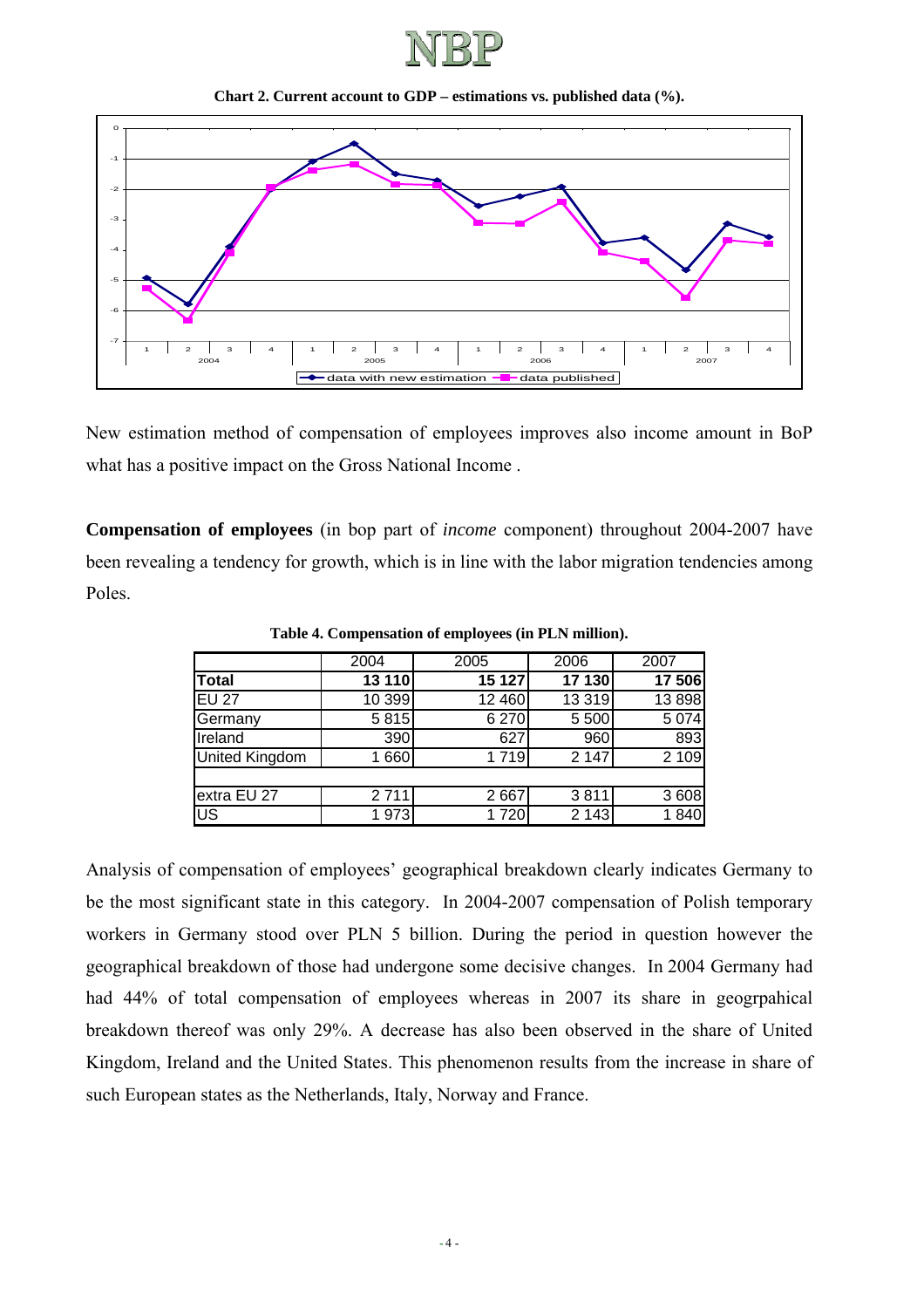

#### **Chart 3. Geographical breakdown of compensation of employees in 2004 (left) and 2007 (right).**



**Workers' remittances** (in the bop under *private transfers*) – throughout last four years a significant growth of long-term migration out of Poland could have been observed. This migration results in a robust growth of workers' remittances. In 2007, workers' remittances tripled when compared with 2004.

|                       | 2004    | 2005    | 2006    | 2007    |
|-----------------------|---------|---------|---------|---------|
| <b>T</b> otal         | 4 0 7 4 | 5911    | 9 1 3 9 | 11776   |
| <b>IEU 27</b>         | 3 3 6 9 | 5 2 9 0 | 8 3 1 7 | 10896   |
| Germany               | 1 4 2 4 | 1 3 6 7 | 467     | 494     |
| Ireland               | 534     | 1 4 0 3 | 2862    | 4 109   |
| <b>United Kingdom</b> | 853     | 1776    | 3011    | 4 0 0 9 |
|                       |         |         |         |         |
| extra EU 27           | 705     | 621     | 822     | 880     |
| l∪s                   | 516     | 414     | 483     | 450     |

**Table 5. Workers' remittances (in PLN million).** 

The highest increase in workers' remittances have been observed for the EU Member States, United Kingdom and Ireland in particular. In 2004-2007 the said increase has been fivefold and eightfold respectively. During the period in question workers' remittances from Germany and the United States have been standing at a similar level.

Significant change has occurred in the geographical breakdown of workers' remittances. In 2004, Germany has had the leading position (33% of the total) whereas in 2007 United Kingdom and Ireland tied for the first place (34% each).



**Chart 4. Geographical breakdown of workers' remittances in 2004 (left) and 2007 (right).**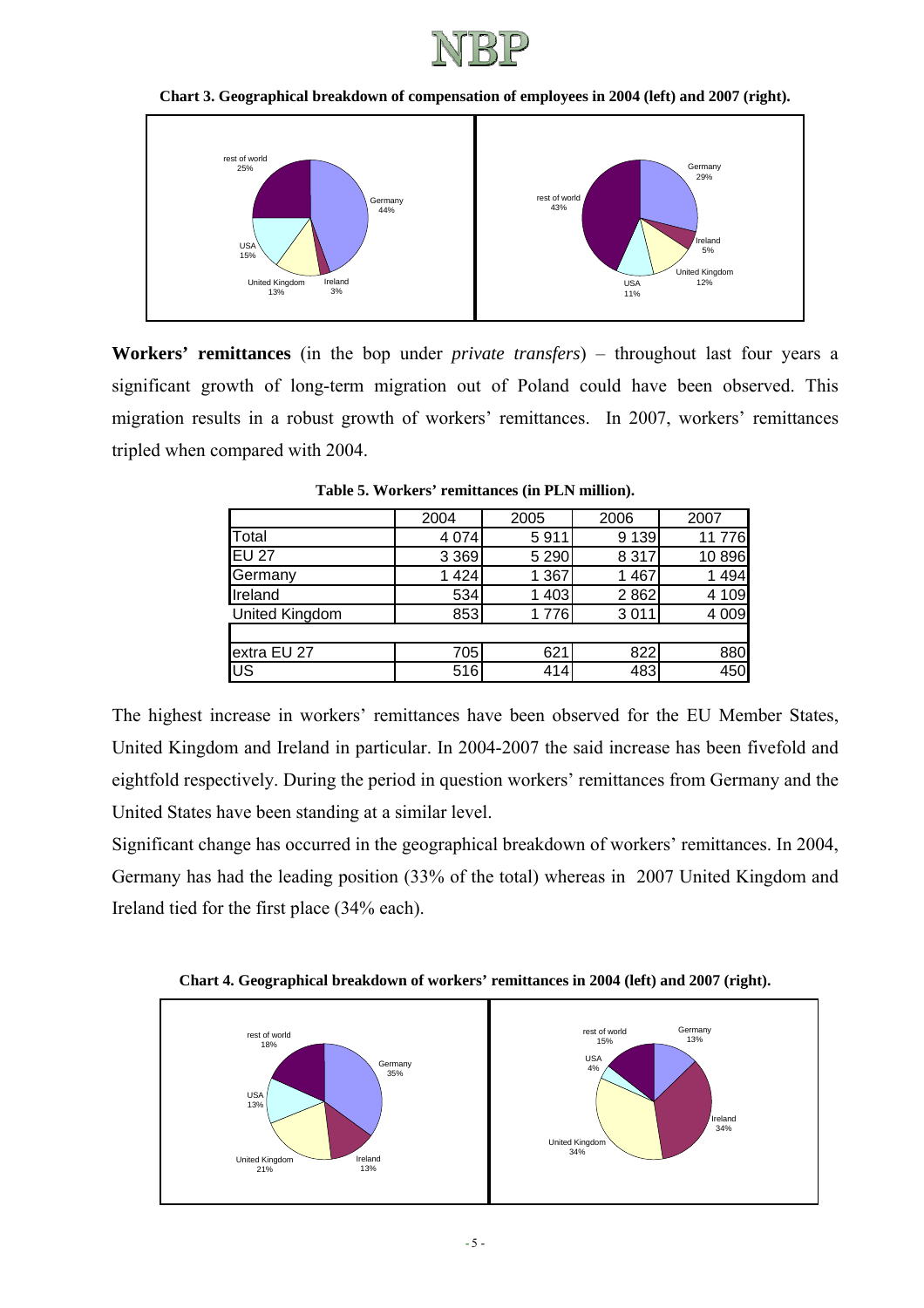

New estimation method influences also changes in other components of current account. Following changes was done:

- taxes paid by Poles (only by short-term workers<sup>2</sup>) to other countries governments, in balance of payments it is part of *private transfers debits*.
- Expenditure by seasonal and border workers (only short-term) connected with visit abroad, in balance of payments it is part of *travel* debits (services).

**Table 6. Taxes and expenditure by seasonal and border workers (in PLN million).** 

|                                    | 2004 | 2005 | 2006 | 2007  |
|------------------------------------|------|------|------|-------|
| Taxes                              | 1849 | 2128 | 2402 | 2458I |
| <b>Expenditure by seasonal and</b> |      |      |      |       |
| <b>Iborder workers</b>             | 4839 | 5578 | 6308 | 6450  |

## **ESTIMATION METHOD**

The new estimation method rests to a great extent on determining the number of Poles working abroad, period of their employment as well as the level of their compensation and their inclinations to transfer the money to Poland. Major data source for estimating the number of Poles working abroad were the CSO data on migration, data derived from  $BAEL<sup>3</sup>$  as well as data from those countries in which Poles have found employment. Remaining elements of the new estimation method have been derived, to a great extent, from the 2007 NBP survey carried out in United Kingdom and Ireland. The comprehensive survey covered in detail social and economic profile of migrants, their activeness on foreign labor market and money transfers to Poland.

Estimation process has been divided into two parts. In part one, three states of greatest significance have been selected: United Kingdom, Ireland and Germany as three most popular labor migration destinations. Separate estimation method has been developed for each and every of these countries. Part two included estimations for all other states in which Poles find employment.

United Kingdom – major source for estimations proved to be the 2007 NBP survey. Based on this survey one can determine the number of persons who would want to work in GB for more than a year (those persons in the Polish BoP statistics are deemed nonresidents) and persons who intend to work there for less than a year. Having this breakdown in mind, as well as number of the employed (based on WRS<sup>4</sup> statements) and salaries of Poles in United Kingdom it is possible to estimate compensation of employees and workers' remittances.

l

 $2$  Taxes paid by resident (long-term) workers are deemed bop transaction.

<sup>&</sup>lt;sup>3</sup> BAEL – household survey made by Polish CSO

<sup>4</sup> WRS – Working Register Scheme